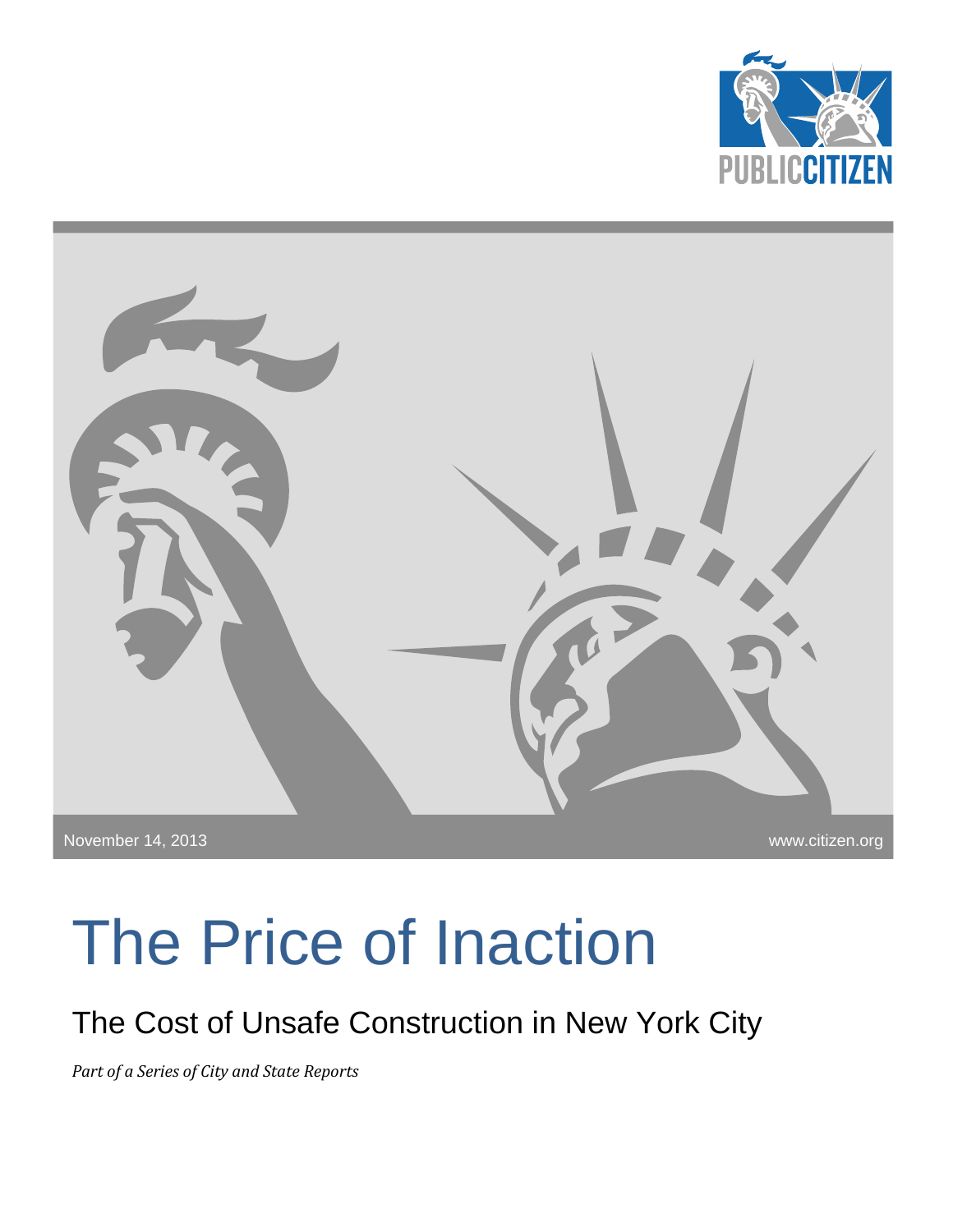#### **Acknowledgments**

This report was written by Keith Wrightson, Worker Safety and Health Advocate for Public Citizen's Congress Watch division, and edited by Congress Watch Research Director Taylor Lincoln. Research assistance was provided by Tianqiu Zhou and Siya Hegde, Worker Safety and Health Interns.

#### **About Public Citizen**

Public Citizen is a national non-profit organization with more than 300,000 members and supporters. We represent consumer interests through lobbying, litigation, administrative advocacy, research, and public education on a broad range of issues including consumer rights in the marketplace, product safety, financial regulation, worker safety, safe and affordable health care, campaign finance reform and government ethics, fair trade, climate change, and corporate and government accountability.



Public Citizen's Congress Watch 215 Pennsylvania Ave. S.E Washington, D.C. 20003 P: 202-546-4996 F: 202-547-7392 [http://www.citizen.org](http://www.citizen.org/)

© 2013 Public Citizen.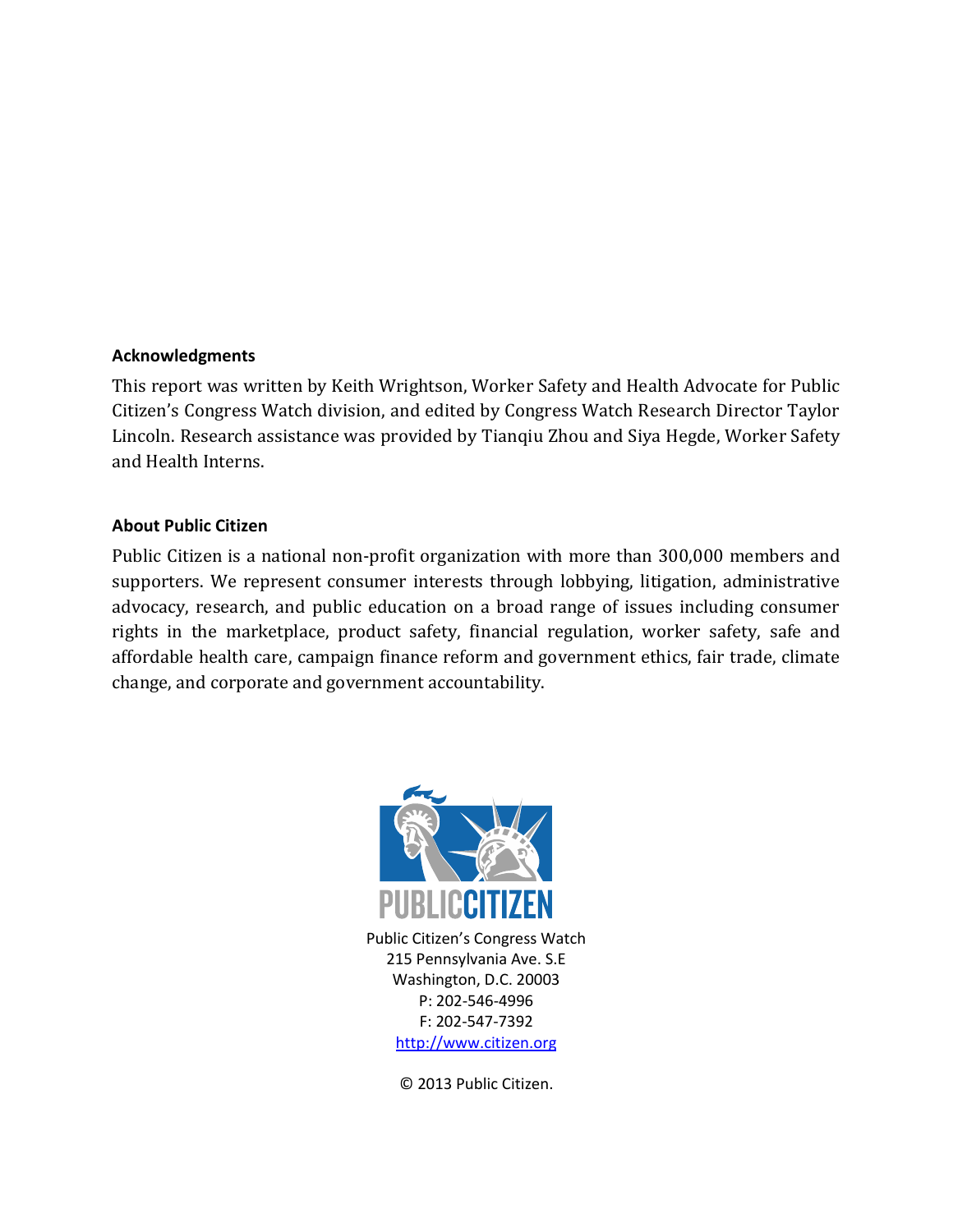#### **Contents**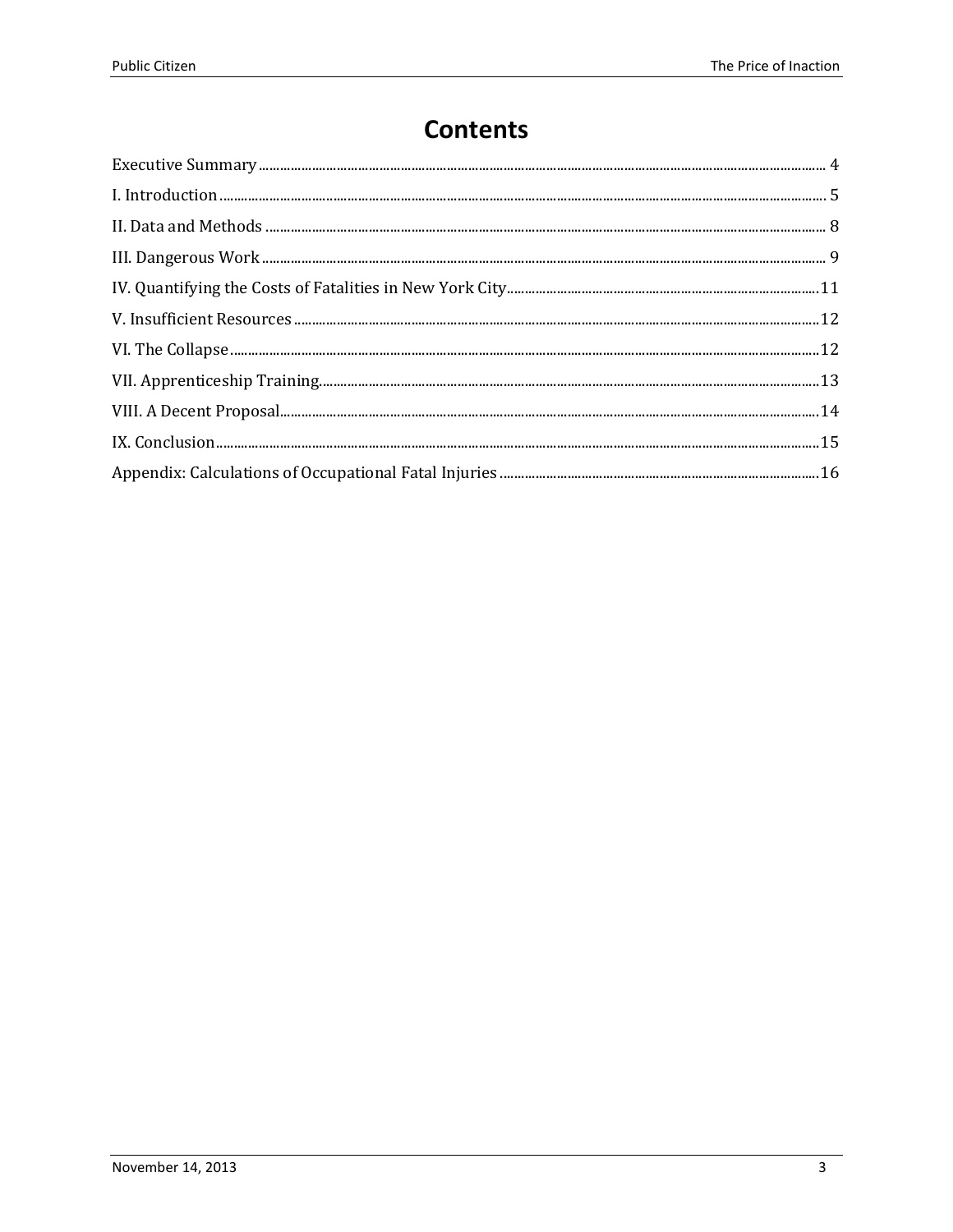## **Executive Summary**

<span id="page-3-0"></span>During 2011 and 2012, 1,513 construction workers lost their lives on the job in the United States, more than any other industry. Thirty-six of these fatalities occurred in New York City.

New York City could reduce the risk of construction industry fatalities by requiring the use of registered New York State apprentices on all publically assisted development and construction projects, including those financed through public benefit corporations. *Intro 1169-2013*, a bill introduced in the New York City Council, would seek to improve safety by closing gaps in requirements for employers to maintain apprenticeship programs. Safety training is the cornerstone of apprenticeship programs. The benefits of these programs are shared by industry, workers and taxpayers.

Our review of the construction industry in New York City for the years 2011 and 2012 found:

- In 2011 and 2012, 36 New York City construction workers lost their lives on the job;
- Three percent of New York City's workforce is composed of construction workers, but construction worker deaths represent 24 percent of all workplace fatalities in the city;
- Seventy-two percent of the fatalities occurred on job sites where workers did not participate in state-approved training and apprenticeship programs;
- Fatal construction injuries in New York City in these years cost the New York City economy \$186.3 million;
- It would take the Occupational Safety and Health Administration approximately 107 years to inspect each workplace in New York State once; and
- New York City provides about \$2 billion a year in the form of loans, tax incentives, grants and other credits to public benefit corporations, which are subject to reduced safety and training requirements.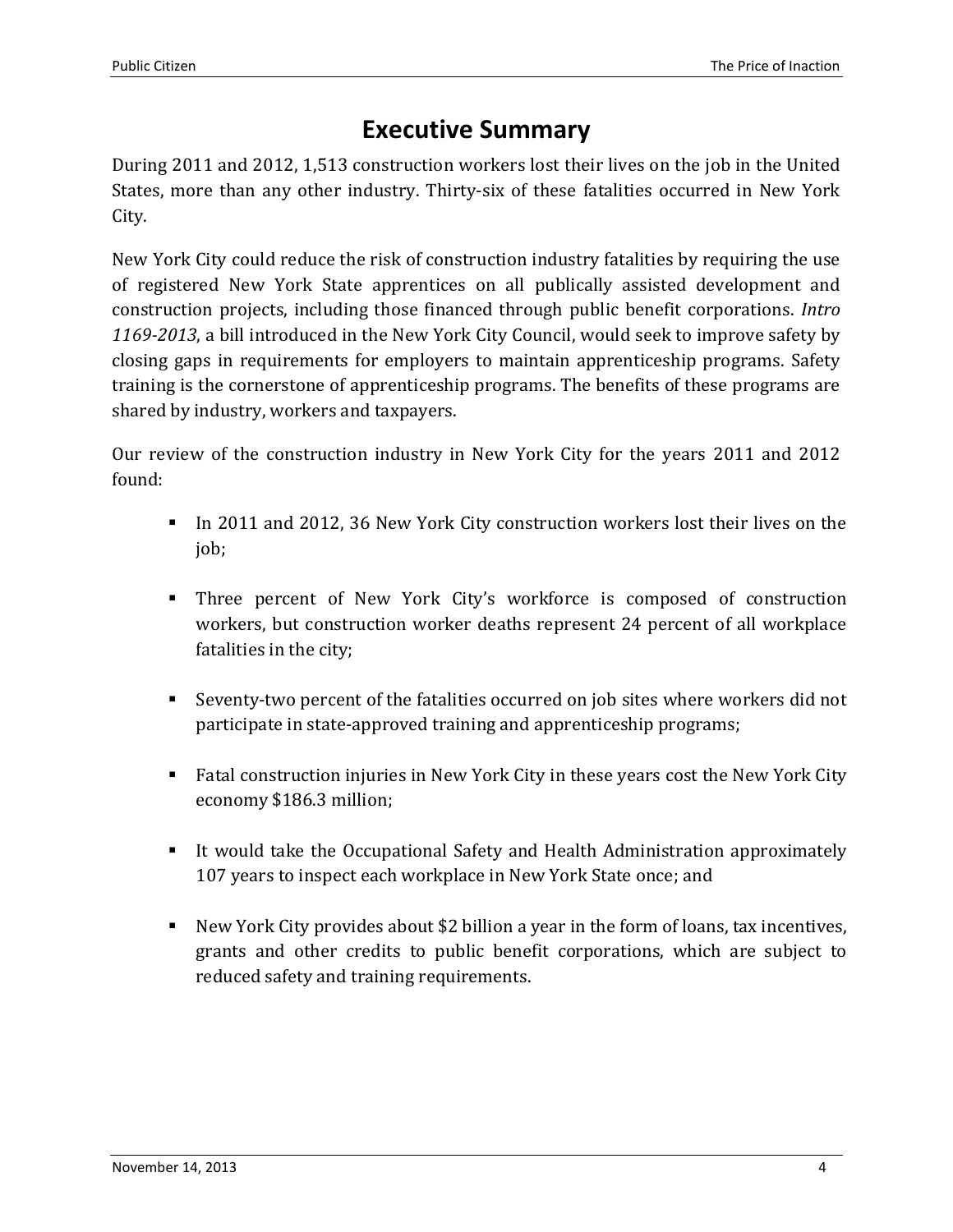## **I. Introduction**

<span id="page-4-0"></span>aby boomers are retiring and are taking with them a lifetime of skills and expertise. 1 This is of particular concern in the construction industry, in which generations of workers have learned the skills they need from elders who pass their knowledge aby boomers are retiring and are taking with them a lifetime of skills and expertise.<sup>1</sup> This is of particular concern in the construction industry, in which generations of workers have learned the skills they need from el country report they are having trouble finding qualified craft workers.<sup>2</sup> Beyond the technical skills learned through apprenticeship, younger workers also learn how to conduct their jobs safely.

The Occupational Safety and Health Administration (OSHA) has reported that construction is one of the most dangerous occupations in the United States. For example, during 2011 and 2012, fatalities due to workplace accidents claimed the lives of 1,513 construction workers, making construction the most deadly occupation in the United States.<sup>3</sup> New York City has not avoided these types of tragedies. During 2011 and 2012, 36 construction workers in New York City lost their lives on the job.

This paper highlights the economic burden of occupational fatalities in New York City's construction industry by estimating the direct, indirect, and quality of life costs resulting from fatal injuries. In 2011 and 2012, fatal construction injuries in New York City cost the New York City economy \$186.3 million, according to a Public Citizen analysis of a 2004 research paper that quantifies the costs of worker fatalities. (The figures in this paper are adjusted to 2013 dollars.)

One way for New York City to address the economic burdens caused by fatal injuries is by taking steps to reduce construction accidents. A significant and inexpensive step the city could take is to use its power as a chief purchaser of construction services to insist on highstandards on all construction and development projects to which it provides financial assistance. Such standards should apply to developers and contractors who receive tax incentive financing from entities categorized as "public benefit corporations."

During the last 10 years, New York City has disbursed an average of \$7.9 billion per year from its capital asset budget, which funds the majority of construction projects that the city

<sup>1</sup> *For Employers-Registered Apprenticeships-Good For Business,* WASHINGTON STATE DEPARTMENT OF LABOR AND INDUSTRIES[, http://1.usa.gov/17zXaGY](http://1.usa.gov/17zXaGY) (viewed on Oct. 25, 2013).

<sup>2</sup> Press Release, Associated General Contractors of America, *Seventy-Four Percent of Construction Firms Report Having Trouble Finding Qualified Workers Amid Growing Labor Shortages* (Sept. 4, 2013) [http://bit.ly/1fzM44N.](http://bit.ly/1fzM44N) 

<sup>3</sup> U.S. Department of Labor, Bureau of Labor Statistics, Press Release*, Census of fatal Occupational Injuries Summary, 2012* (2013)[, http://1.usa.gov/7KHMh.](http://1.usa.gov/7KHMh)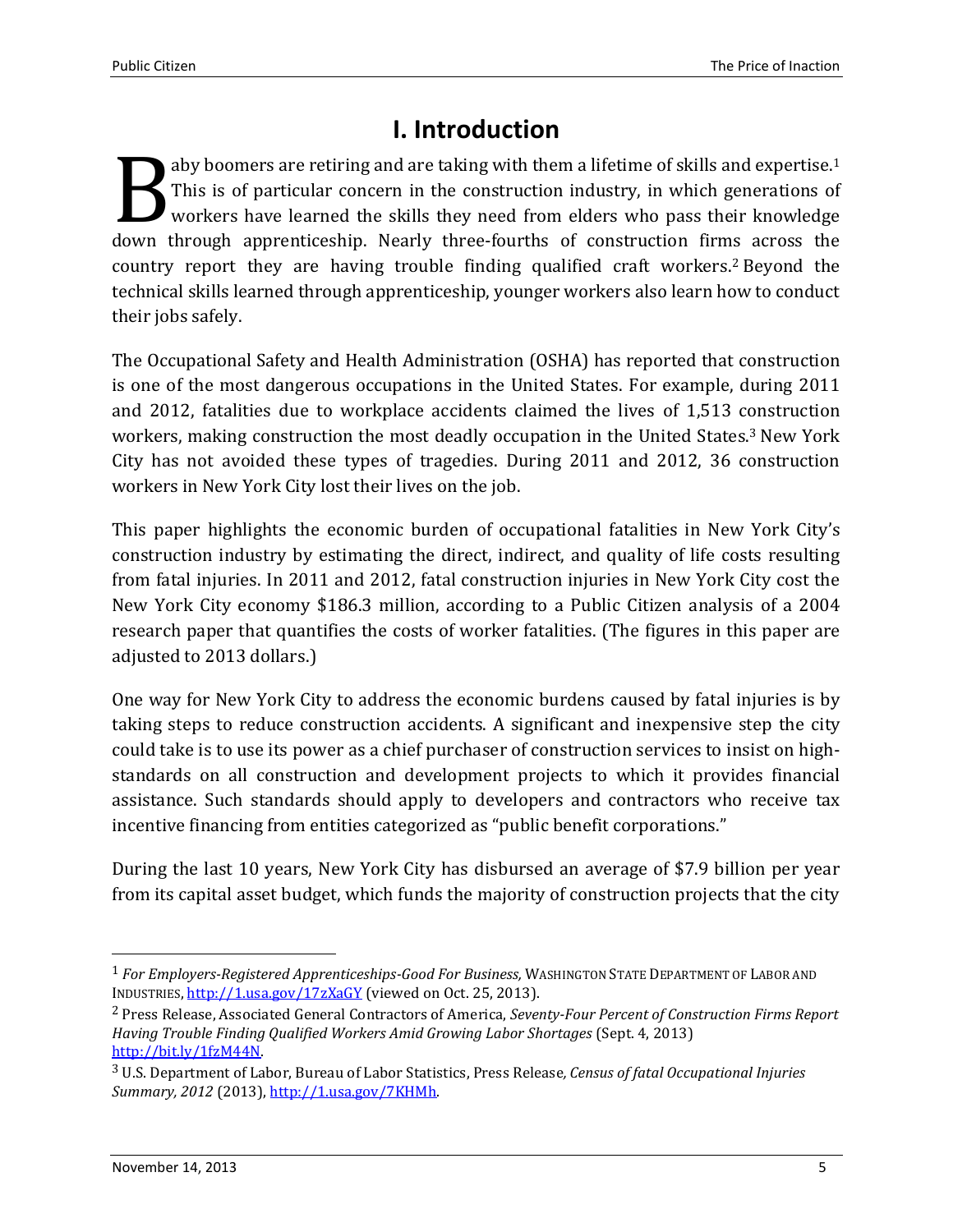finances through conventional means. <sup>4</sup> But every year, New York City also provides an average of about \$2 billion a year to public benefit corporations in the form of loans, tax incentives, grants and other credits.<sup>5</sup> These corporations provide about 6.8 percent of total private employment in New York City. <sup>6</sup> Public benefit corporations are typically tasked with fostering economic development, often through construction projects.<sup>7</sup> For example, the New York City Economic Development Corporation (NYCEDC) in 2012 distributed \$1.2 billion in city assistance (such as loans, grants and tax benefits) to help finance 607 projects. These projects, the NYCEDC reports, received \$21.8 billion in private investment. 8

Although public benefit corporations receive loans, tax incentives, grants and other things of value from the city government, they are not required to abide by safety standards and other requirements that govern conventional city contractors. For instance, public benefit corporations are not required to abide by certain safety standards in the construction of buildings of fewer than 10 stories, nor are they required to hire contractors who participate in New York State registered apprenticeship programs.<sup>9</sup>

Additionally, the public disclosures that public benefit corporations are required to make do not reveal the names of the individuals who receive assistance. For example, New York City's Industrial and Commercial Abatement Program provides the addresses of recipients, but not the name of recipient or the amount received.<sup>10</sup>

New York City should adopt a policy of requiring construction contractors to establish state-accredited apprenticeship training programs to be eligible to compete for any public benefit corporation contract.

New York City has long been at the forefront of safety reforms. Specifically, in 2008, the city required construction workers to become certified under an OSHA training program in

l

<sup>4</sup> NEW YORK CITY INDEPENDENT BUDGET OFFICE, UNDERSTANDING NEW YORK CITY'S BUDGET: A GUIDE TO THE CAPITAL BUDGET 1 (June 2013),<http://1.usa.gov/17ZWLtV> .

<sup>5</sup> FISCAL POLICY INSTITUTE, GOOD JOBS NEW YORK, NATIONAL EMPLOYMENT LAW PROJECT, AN OVERVIEW OF JOB QUALITY AND DISCRETIONARY ECONOMIC DEVELOPMENT SUBSIDIES IN NEW YORK CITY 1 (February 2011) [http://bit.ly/1arbzro.](http://bit.ly/1arbzro) 

<sup>6</sup> NEW CITY ECONOMIC DEVELOPMENT CORPORATION, ANNUAL INVESTMENT PROJECTS REPORT PURSUANT TO LOCAL LAW 62–FY 2012 VOLUME I 2 (Jan. 31, 2013)[, http://bit.ly/17cdZ6T.](http://bit.ly/17cdZ6T) 

<sup>7</sup> FISCAL POLICY INSTITUTE, GOOD JOBS NEW YORK, NATIONAL EMPLOYMENT LAW PROJECT, AN OVERVIEW OF JOB QUALITY AND DISCRETIONARY ECONOMIC DEVELOPMENT SUBSIDIES IN NEW YORK CITY 1 (February 2011), [http://bit.ly/1arbzro.](http://bit.ly/1arbzro) 

<sup>&</sup>lt;sup>8</sup> NEW CITY ECONOMIC DEVELOPMENT CORPORATION, ANNUAL INVESTMENT PROJECTS REPORT PURSUANT TO LOCAL LAW 62–FY 2012 VOLUME I 2 (Jan. 31, 2013)[, http://bit.ly/17cdZ6T.](http://bit.ly/17cdZ6T) 

<sup>9</sup> *Id*. at 3.

<sup>10</sup> BARNES K., AND KELLERMAN J., ALIGN, THE 7,000,000,000 WAGER: NEW YORK STATE'S COSTLY GAMBLE IN ECONOMIC DEVELOPMENT (May 2013)[, http://bit.ly/16G0LlX.](http://bit.ly/16G0LlX)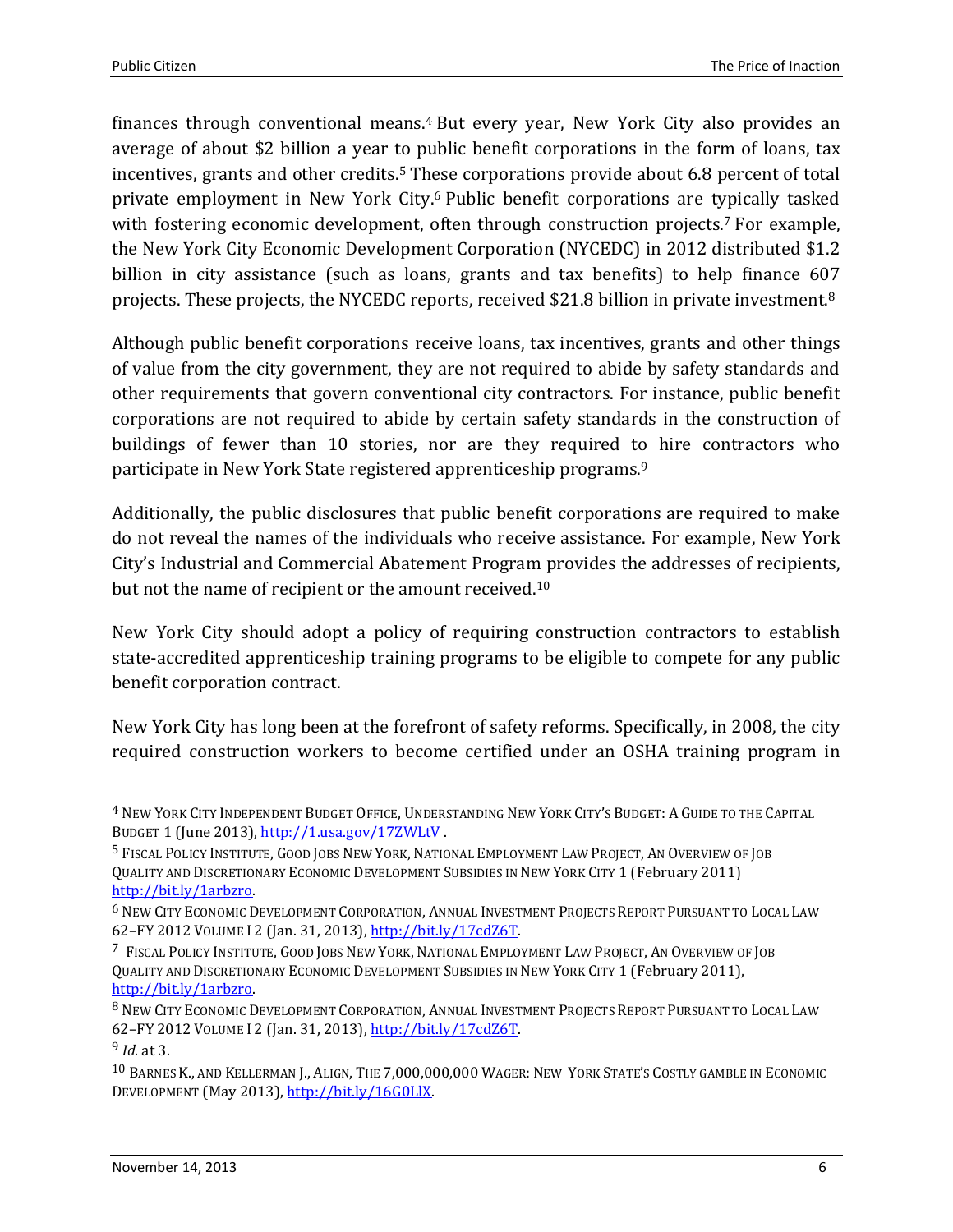order to be eligible to work on "major buildings."<sup>11</sup> Also during 2008, New York City began requiring all new rigging foremen to complete 32 hours of training to safely perform the duties of an on-site supervisor.<sup>12</sup> In 2009, the city enacted a several laws to ensure that asbestos abatement is conducted safely by reforming the ways that asbestos projects are filed, approved and inspected.<sup>13</sup>

In neighboring Nassau County, the Nassau County Industrial Development Agency (a public benefit corporation) requires prospective contractors to participate and use registered apprentices as a part of their conventional and subsidized development and construction work.<sup>14</sup> Considering New York City has been willing to implement other bold construction safety reforms, it should be willing to follow the lead of its neighboring county in matters regarding public benefit corporations.

This report proposes requiring public benefit corporations to maintain the higher standards that apply at present to city development and construction projects. Development contractors performing services for public benefit corporations should be required to participate in New York State registered apprenticeship programs. Additionally, requirements should be placed on developers and contractors as a part of the public benefit corporation financial assistance awarding process. Violations of labor, safety and health or tax laws should be publicly disclosed.

<sup>&</sup>lt;sup>11</sup> The term "Major Buildings" is defined in Chapter 33 of the NYC Building Code, specifically, section 3310.2. See [http://on.nyc.gov/Y7bkKI.](http://on.nyc.gov/Y7bkKI) 

<sup>12</sup> *Safety Training Classes-32-Hour Rigging Foreman Training,* DLB TRINITS INC. <http://bit.ly/1csUQpl> (viewed on Oct.31, 2013).

<sup>&</sup>lt;sup>13</sup> NEW YORK CITY OFFICE OF THE MAYOR MICHAEL BLOOMBERG, ASBESTOS TECHNICAL REVIEW: A GUIDE TO THE

NEW YORK CITY ASBESTOS REGULATIONS FIRST EDITION (October 2009) [http://on.nyc.gov/1h3VxYf.](http://on.nyc.gov/1h3VxYf) 

<sup>14</sup> NASSAU COUNTY INDUSTRIAL DEVELOPMENT AGENCY, *Prevailing Wage Policy, 05-429695.1* (2008) [http://bit.ly/HQ84in.](http://bit.ly/HQ84in)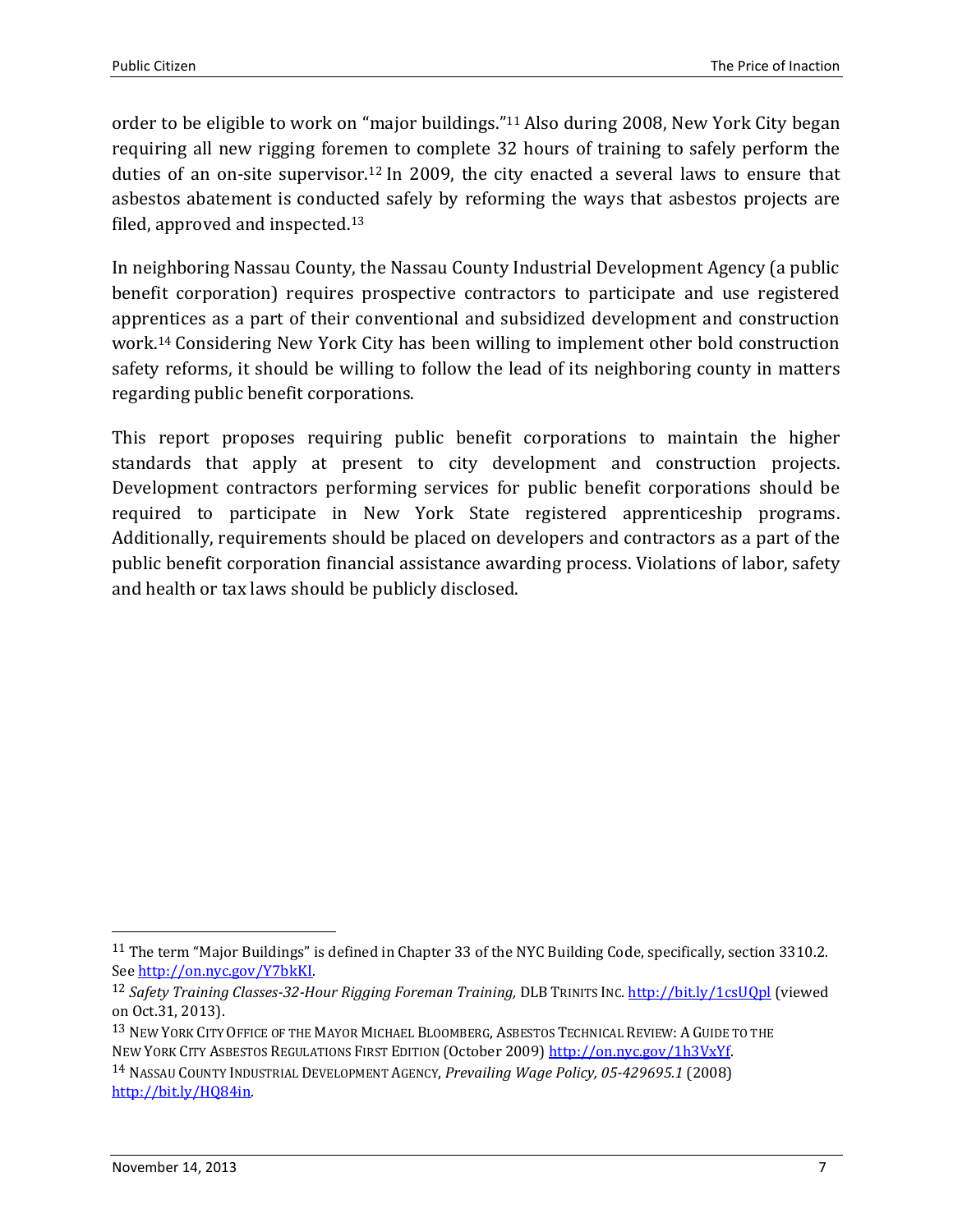## **II. Data and Methods**

<span id="page-7-0"></span>This paper's methodology draws on the work and data from the Bureau of Labor Statistics (BLS); the AFL-CIO's annual report Death on the Job: The Toll of Neglect; and a 2004 study by Waehrer et al. that quantifies the costs of occupational injuries.

The findings of Waehrer et al. are used in concert with recent data on the number of construction fatalities and consumer price index data to estimate the inflation-adjusted costs of construction fatalities in New York City for recent years. The Appendix explains how Waehrer et al. arrived at estimated costs, and how we adjusted such figures to account for recent data.

Although this report invokes the costs of fatalities to buttress the case that the New York City Council should take steps to reduce the incidence of workplace accidents, this should not be interpreted as an endorsement of the use of cost-benefit analysis as a prerequisite for moving forward with public safety measures. Policymakers who are beholden to costbenefit analysis require government agencies to demonstrate that the quantifiable monetary benefits of any proposed action would outweigh the costs. Adherence to this philosophy inhibits problem-solving for numerous reasons. For instance, the formulas invoked for cost-benefit analyses invariably overstate the costs and understate the benefits. On the cost side, they often ignore the ability of industry to develop less-expensive solutions through innovation and economies of scale. On the benefits side, they typically do not permit agencies to place a value on protecting against potential harms that are not quantifiable. Ultimately, bowing to cost-benefit analysis prevents government agencies from implementing feasible solutions to major problems.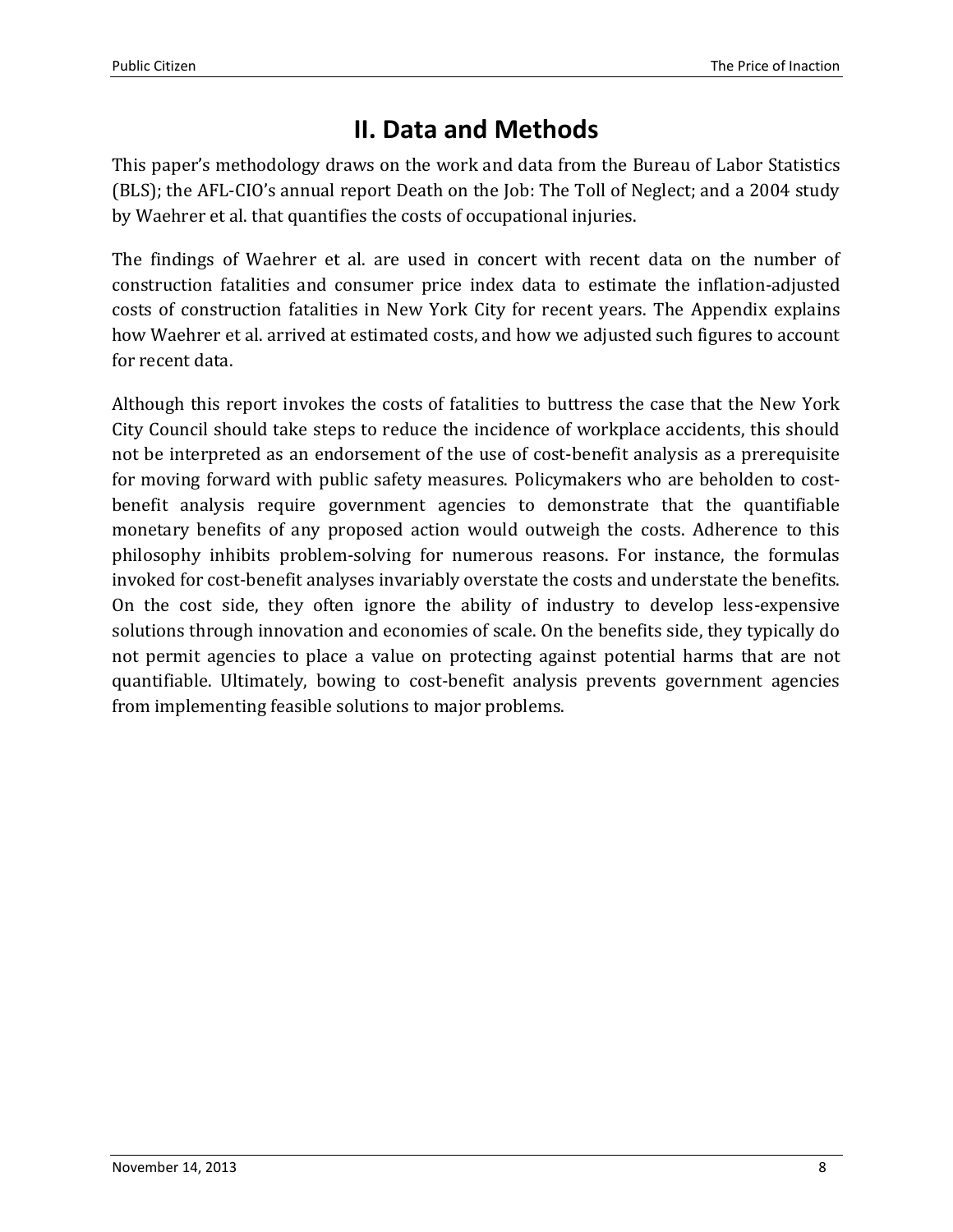#### **III. Dangerous Work**

<span id="page-8-0"></span>Construction is dangerous work. The Occupational Safety and Health Administration (OSHA) has reported that construction is one of the most dangerous occupations in the United States. In 2011, fatalities due to workplace accidents claimed the lives of 738 construction workers, representing 16 percent of total workplace fatalities. <sup>15</sup> In 2012, fatalities due to workplace accidents claimed the lives of 775 construction workers, representing 18 percent of total workplace fatalities. <sup>16</sup> Of 20 construction fatalities in New York City in 2012, 72 percent occurred on job sites where workers did not participate in state approved training and apprenticeship programs.<sup>17</sup>

On Feb. 10, 2012, an employee of Star Wars Technology Systems Inc. was killed while installing heat control cabling after falling off a ladder and hitting his head on a concrete floor.<sup>18</sup> Star Wars Technology Systems Inc. was fined \$8,400 concerning the incident.<sup>19</sup> Through the Industrial and Commercial Incentive Program, NYCEDC invested more than \$400,000 in the property at which the fatality occurred (located at 100 Church St.) in 2011 and 2012.<sup>20</sup>

Many different issues lead to fatal injuries in the construction industry. Accidental falls and contact with objects and equipment are two of the leading causes of fatal injuries, and oversight agencies have failed to do their part to reduce the frequency of such tragedies. "Despite efforts to reduce the risk of occupational injuries and illness in construction, the [construction] industry continues to account for a disproportionate share of work-related injuries and illnesses in the United States,"<sup>21</sup> authors Geetha Waehrer et al. wrote in a 2007 paper that assessed the costs of construction-related fatalities.

19 *Inspection: 191455.015-Star Wars Technology Systems, Inc.,* UNITED STATES DEPARTMENT OF LABOR

OCCUPATIONAL SAFETY AND HEALTH ADMINISTRATION, <http://1.usa.gov/1b5tUa5> (viewed on Nov. 5, 2013).

<sup>15</sup> AFL-CIO, DEATH ON THE JOB: THE TOLL OF NEGLECT*,* 48 (2013), [http://bit.ly/1hxniWM.](http://bit.ly/1hxniWM)

<sup>16</sup> *Number and Rate of Fatal Occupational Injuries, by Industry Sector, 2012,* U.S. DEPARTMENT OF LABOR, BUREAU OF LABOR STATISTICS, 14 (2013)[, http://1.usa.gov/16PeVnk.](http://1.usa.gov/16PeVnk)

<sup>&</sup>lt;sup>17</sup> *NYC Construction Safety Fact Sheet*, BUILD UP NYC, *http://bit.ly/1bTfXvU*, (viewed on Nov. 4, 2013).

<sup>18</sup> United States Department of Labor Occupational Safety and Health Administration, Press Release, *Weekly Summary (Federal and State data tabulated week ending April 21, 2012*[\) http://1.usa.gov/1b9EKKt.](http://1.usa.gov/1b9EKKt) 

<sup>&</sup>lt;sup>20</sup> *Database of Deals, GOOD JOBS NEW YORK*, <http://bit.ly/1iKIQNh> an[d http://bit.ly/1dq2tco](http://bit.ly/1dq2tco) (viewed on Nov. 5, 2013). For relationship between Industrial and Commercial Incentive Program and NYCEDC, See Industrial & Commercial Abatement Program (formerly Industrial & Commercial Incentive Program), [http://bit.ly/14tKkUm.](http://bit.ly/14tKkUm) 

<sup>21</sup> Waehrer G, Dong X, Miller T, Haile E and Men, Y. *Costs of Occupational Injuries in Construction in the United States*. 39 ACCIDENT ANALYSIS AND PREVENTION 1259-1266 (2007).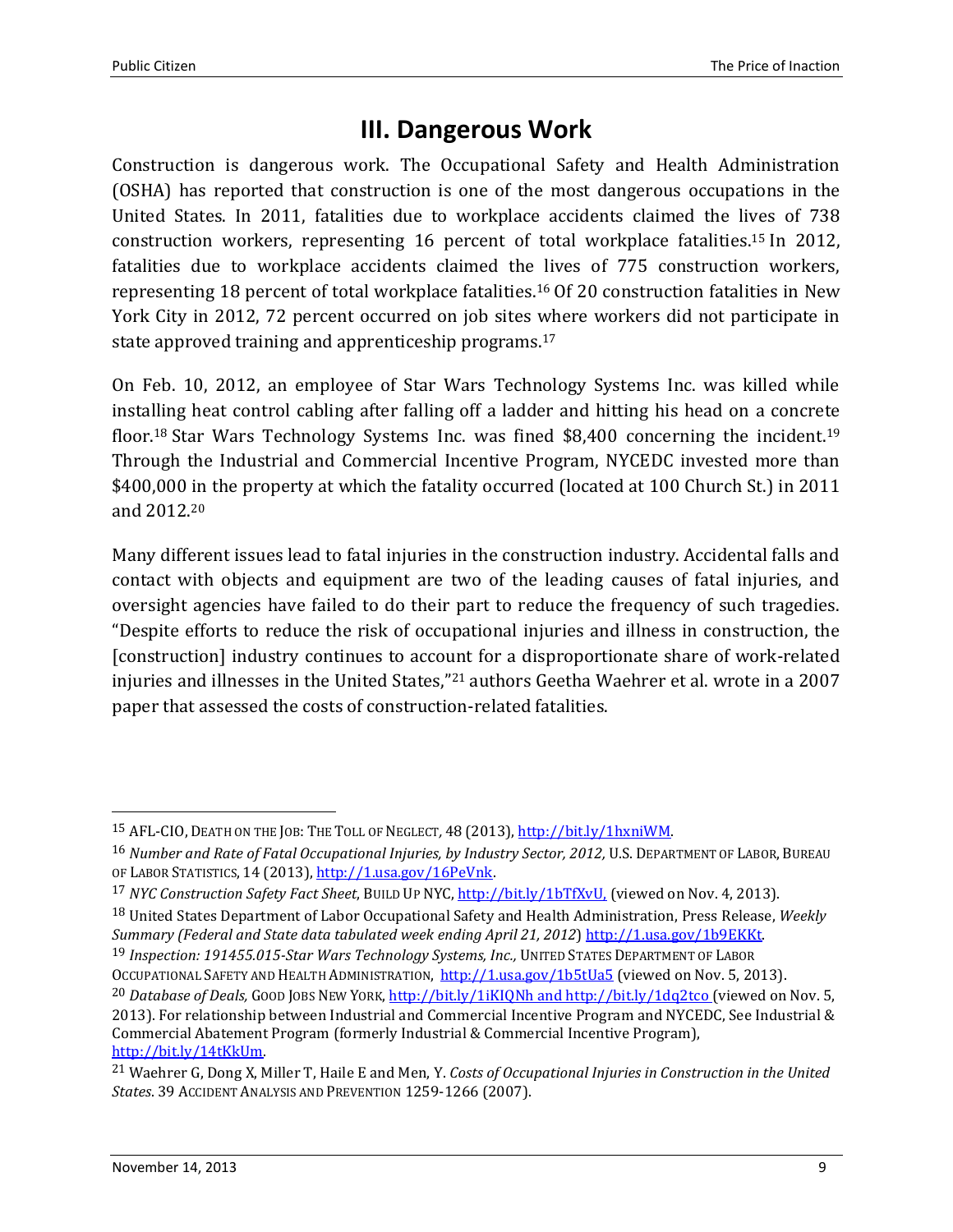The leading causes of worker deaths on construction sites are falls, electrocution, being struck by an object, and being caught in or between an object. In 2011 these "Fatal Four" were responsible for 57 percent of construction worker deaths nationwide.<sup>22</sup> Eliminating the Fatal Four would save 410 workers' lives in the United States every year.<sup>23</sup>

In New York City a similar scenario has unfolded. In 2011 there were 16 construction fatalities, of which:

- Eight workers died from slips, trips and falls, and
- Five workers were killed due to contact with an object or equipment, and
- Three workers died due to unclassified hazards.<sup>24</sup>

The 16 construction fatalities in New York City accounted for 22 percent of the city's 72 fatal work injuries in 2011. 25

In 2012, there were 20 workplace deaths among construction workers, according to figures provided by the Bureau of Labor Statistics.<sup>26</sup> These fatal injuries were classified as:

- Eight deaths from slips, trips and falls;
- Eight deaths from crushing/collapse;
- Four from contact with an object or equipment.<sup>27</sup>

The 20 construction fatalities in New York City accounted for 27 percent of the city's 75 combined fatal work injuries in 2012.

In sum, in 2011 and 2012, 36 New York City construction workers lost their lives on the job. Construction workers compose 3 percent of New York City's workforce,<sup>28</sup> but construction worker deaths represent 24 percent of all workplace fatalities in the city.

<sup>22</sup> *Commonly Used Statistics, Construction's Fatal Four*, U.S. DEPARTMENT OF LABOR, BUREAU OF LABOR STATISTICS 2011 (viewed on Oct. 22, 2013)[, http://1.usa.gov/T1JoR8.](http://1.usa.gov/T1JoR8)

<sup>23</sup> *Id.*

<sup>24</sup> *Fatal Occupational Injuries by Selected Demographic Characteristics and Major Events or Exposures, New York City 2011,* U.S. DEPARTMENT OF LABOR, BUREAU OF LABOR STATISTICS, <http://1.usa.gov/17vGKl8>*.* 

<sup>25</sup> *Fatal Work Injuries in New York City 2011-2012, Table 2*, U.S. DEPARTMENT OF LABOR, BUREAU OF LABOR STATISTICS, <http://www.bls.gov/ro2/cfoi9660.htm>*.* 

<sup>26</sup> *Id.*

<sup>27</sup> *NYC Construction Deaths on the Rise,* PAINT SQUARE (July 8, 2013), [http://bit.ly/16pIYPV.](http://bit.ly/16pIYPV) (This summary reports one extra construction related fatality, beyond the 20 reported by the Bureau of Labor Statistics, due to "other hazard.")

<sup>28</sup> *See*, *Current Employment Statistics*, NEW YORK STATE, DEPARTMENT OF LABOR (data for August 2013), [http://bit.ly/17pzCBe.](http://bit.ly/17pzCBe)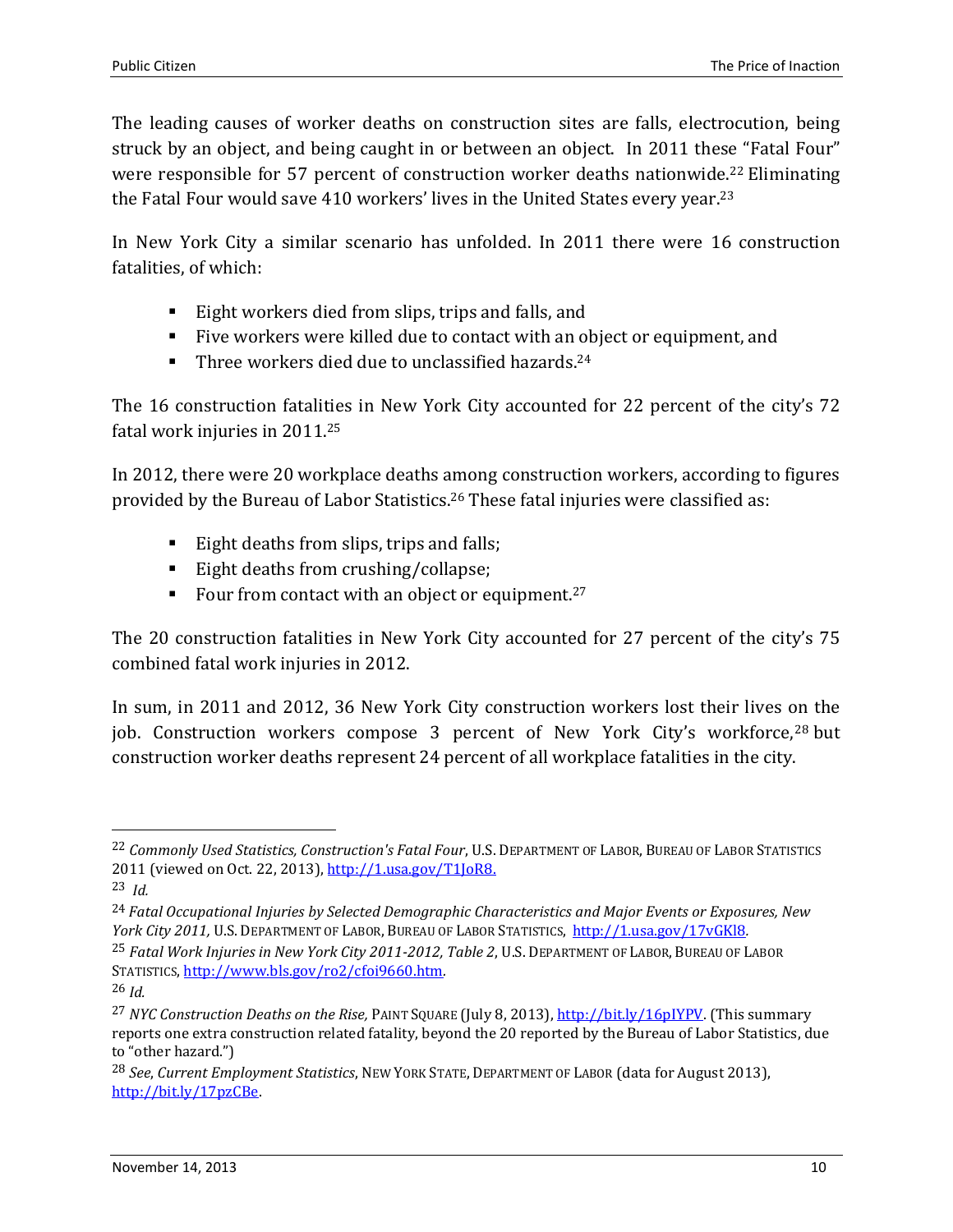#### **IV. Quantifying the Costs of Fatalities in New York City**

<span id="page-10-0"></span>The Occupational Safety and Health Act of 1970 states "that personal injuries and illnesses arising out of work situations impose a substantial burden upon, and are a hindrance to, interstate commerce in terms of lost production, wage loss, medical expenses, and disability compensation payments."<sup>29</sup> Days away from work due to fatal occupational injuries are costing employers, workers and New York City taxpayers. Likewise, when occupational fatalities occur, more is lost than a day's work. The tragedies of workplace deaths devastate families and their surrounding communities.

This report relies on an analysis by Waehrer et al. (2004) coupled with more recent consumer price index data to estimate the costs of occupational fatalities in New York City. Waehrer et al. determined costs of occupational injuries and fatalities by adding up three broad categories of consequences from such incidents: direct costs, indirect costs and quality of life costs. Direct costs include payments for hospital, physician and allied services. Indirect costs refer to victim productivity losses, employer productivity losses and administrative cost associated with an occupational accident. Quality of life costs refer to the value attributed to the pain and suffering of victims and their families.<sup>30</sup>

The 2004 Waehrer et al. study estimated that the cost of a fatal occupational injury was \$3.2 million (in 1993 dollars).<sup>31</sup> This translates to a cost of \$5.2 million per fatal occupational injury in 2013 dollars.

There were 36 fatal construction accidents in New York City in 2011 and 2012. Applying the inflation-adjusted \$5.2 million cost per fatality, this translates to a total of \$186.3 million in costs for New York City resulting from these fatalities. 32

<span id="page-10-1"></span>This estimate almost certainly understates actual costs because many of the factors Waehrer et al. included in their calculation have increased at a faster rate than inflation.

<sup>&</sup>lt;sup>29</sup> Occupational Safety and Health Act, S.2193, 91st Congress, § 2 (1970), [http://1.usa.gov/9gSBuk.](http://1.usa.gov/9gSBuk)

<sup>30</sup> WAEHRER G, LEIGH JP, CASSADY D, AND MILLER T, *Costs Of Occupational Injury and Illness Across States*, 46 JOURNAL OF OCCUPATIONAL AND ENVIRONMENTAL MEDICINE 1084-1095 (2004).

<sup>31</sup> *Id.*

 $32$  Due to rounding, some category averages may not equal the total sum.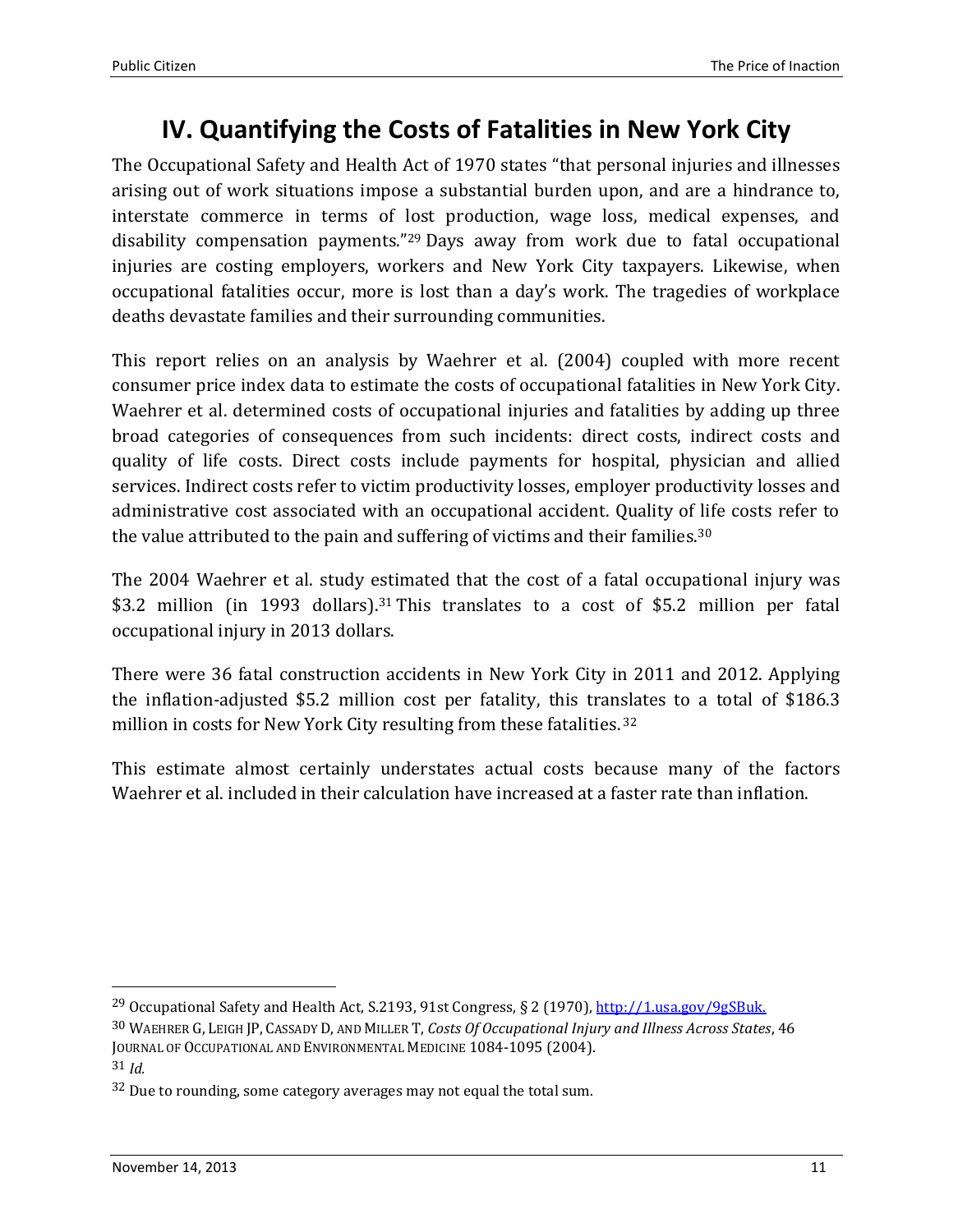## **V. Insufficient Resources**

In 2012, there were only 113 OSHA inspectors assigned to inspect 592,148 of New York State's workplaces.33 With such insufficient resources, OSHA was only able to inspect 0.93 percent of New York State's workplaces in 2012. At this rate, it would take OSHA approximately 107 years to inspect each workplace in New York State once.<sup>34</sup>

OSHA inspected 2,481 construction sites in New York State in 2012, accounting for slightly more than 45 percent of inspections in the state. Of these, 741 concerned New York City's construction industry, representing just under 30 percent of all inspections of construction sites in the state.<sup>35</sup> New York City represents 42 percent of the population of New York State.

Even though OSHA has dedicated relatively significant resources to the construction industry, fatal injuries continue to occur an alarming rate. More needs to be done to deal with this problem.

#### **VI. The Collapse**

<span id="page-11-0"></span>During 2012, New York City experienced a horrific event when a building under construction collapsed in the Fort Greene neighborhood of Brooklyn. The collapse killed a construction worker. <sup>36</sup> Although this incident did not occur on a publicly funded or subsidized construction project, this is a prime example of what can happen when contractors do not participate in a registered apprenticeship program.

OSHA's investigators concluded that:

- The fourth floor joists were not braced in accord with either the manufacturer's requirements or the structural engineer's instructions;
- The masonry contractor placed excessive construction materials on the 4th floor;
- The masonry contractor placed construction materials on the 4th floor deck without ascertaining the load capacity of the 4th floor;

l

<sup>33</sup> AFL-CIO, DEATH ON THE JOB: THE TOLL OF NEGLECT (2013)[, http://bit.ly/1hxniWM.](http://bit.ly/1hxniWM)  34 *Id.*

<sup>35</sup> *NYC Construction Deaths on the Rise,* PAINT SQUARE (July 8, 2013), [http://bit.ly/16pIYPV.](http://bit.ly/16pIYPV)

<sup>36</sup> INVESTIGATION OF THE SEPTEMBER 10, 2012 PARTIAL COLLAPSE OF A BUILDING UNDER CONSTRUCTION AT 227 CARLTON AVENUE IN BROOKLYN, NY, OCCUPATIONAL HEALTH AND SAFETY ADMINISTRATION (December 2012) [http://1.usa.gov/1d4yXZu.](http://1.usa.gov/1d4yXZu)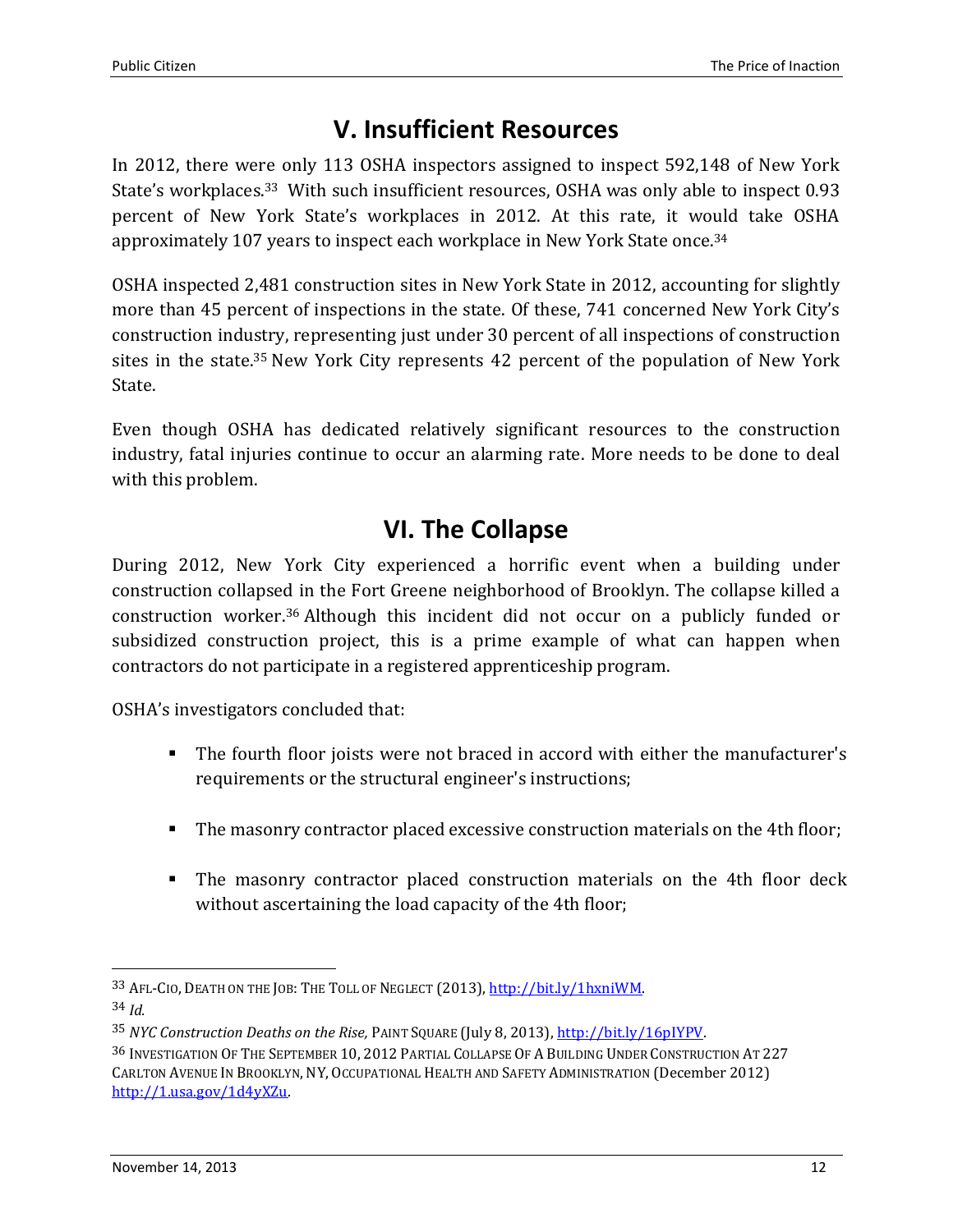- The floor joists were not installed as required by the drawings and other documents; and
- The contractor temporarily substituted steel deck for plywood but neither fastened it to the floor joists nor used 2 inch wide straps.<sup>37</sup>

The contractors that OSHA reported on who were responsible for this project, Professional Grade Construction Group Inc. and S&B Masonry Corp.,<sup>38</sup> do not appear to participate in a New York State registered apprenticeship program, according to Public Citizen's search of the program's participant database.<sup>39</sup> If the companies were in the programs, their workers would have been able to identify the hazards associated excessive materials being stored on unsecured platforms. Additionally, the workers would have been able to properly construct the building as per the blueprint drawings.

## **VII. Apprenticeship Training**

<span id="page-12-0"></span>Registered apprenticeship is a formal training relationship between an employer and an employee.<sup>40</sup> Construction industry apprenticeships are for a specific period averaging four years. During this time, the apprentice learns a trade that combines hands-on work experience, classroom instruction and safety and health training.<sup>41</sup> This leads to professional, independent and skilled workers.

Construction contractors share in the rewards of apprenticeship too. By having a skilled and safe workforce, a reduction in employee turnover and strong employer-employee relations contractors can perform without losing valuable production time.<sup>42</sup>

There are also direct economic benefits for contractors who have a registered apprenticeship program, for example:

 Contractors qualify to pay apprentice wages (usually 40 percent to 50 percent of journey worker wages);

l <sup>37</sup> *Id.* 

<sup>38</sup> *Id.*

<sup>39</sup> *See Apprenticeship Sponsor List*, NEW YORK STATE DEPARTMENT OF LABOR (database) (viewed on Nov. 8, 2013), [http://bit.ly/17pzCBe.](http://bit.ly/17pzCBe) 

<sup>40</sup> *Become an Apprentice,* STATE OF NEW YORK DEPARTMENT OF LABOR, <http://bit.ly/1d4W1HP> (viewed on NOV. 8, 2013).

<sup>41</sup> *Appendix A, Carpenter, D.O.T. Code 860.831.022* (July 7, 2006), STATE OF NEW YORK DEPARTMENT OF LABOR, <http://bit.ly/HLvp4U> (viewed on NOV. 8, 2013).

<sup>42</sup> *Businesses and Sponsors,* STATE OF NEW YORK DEPARTMENT OF LABOR, HTTP://BIT.LY/1D[SBO](http://bit.ly/1dSBOpq)PQ (viewed on NOV. 8, 2013).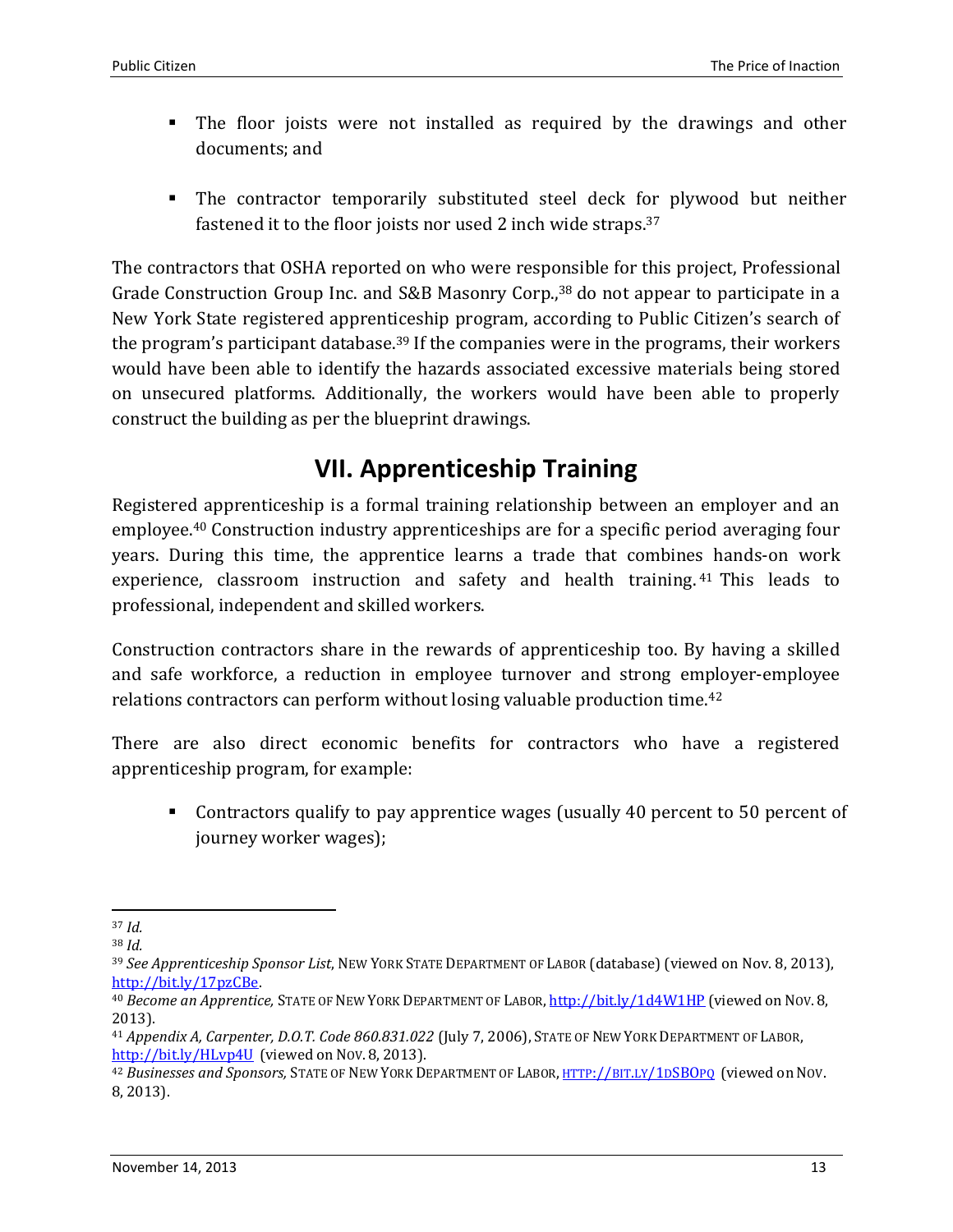- They do not pay overtime to apprentices for the related instruction part of the training, and
- They qualify for tax credits if hiring people who meet certain criteria and their business is located in specific areas.

In New York State, there is no cost to contractors to register an apprenticeship program or for technical assistance that is associated with operating an apprenticeship program.<sup>43</sup> The employer usually bears the cost of classroom instruction.

#### **VIII. A Decent Proposal**

<span id="page-13-0"></span>At present, New York City taxpayers are not privy to detailed information on the types and amounts of subsidies provided by public benefit corporations. Nor is the public able to discern whether subsidies are given to unscrupulous contractors that have violated labor and tax laws or placed their workers' lives in jeopardy.

New York City's elected officials should take a major, yet inexpensive, step toward addressing construction industry safety shortcomings by requiring:

- All contractors on projects financed by public benefit corporations to have apprenticeship agreements appropriate for the type and scope of work to be performed on the project;
- Each contractor's apprenticeship to be registered and approved by the New York State Commissioner of Labor in accordance with Article 23 of the New York State Labor Law; and,
- All workers participating in such projects to become certified under OSHA's training program and all site-supervisors receive certification under OSHA 30 Hour training program.

Additionally, New York City should improve the level of disclosure involving public benefit corporations. New York City should:

 Require any developer or contractor who will provide services on a subsidized project to disclose and provide a description of any wage, discrimination,

 $\overline{\phantom{0}}$ 

<sup>43</sup> *Register an Apprenticeship Program, What does it Cost?* STATE OF NEW YORK DEPARTMENT OF LABOR, HTTP://BIT.LY[/HFSQMA](http://bit.ly/HFSQMA) (viewed on NOV. 8, 2013).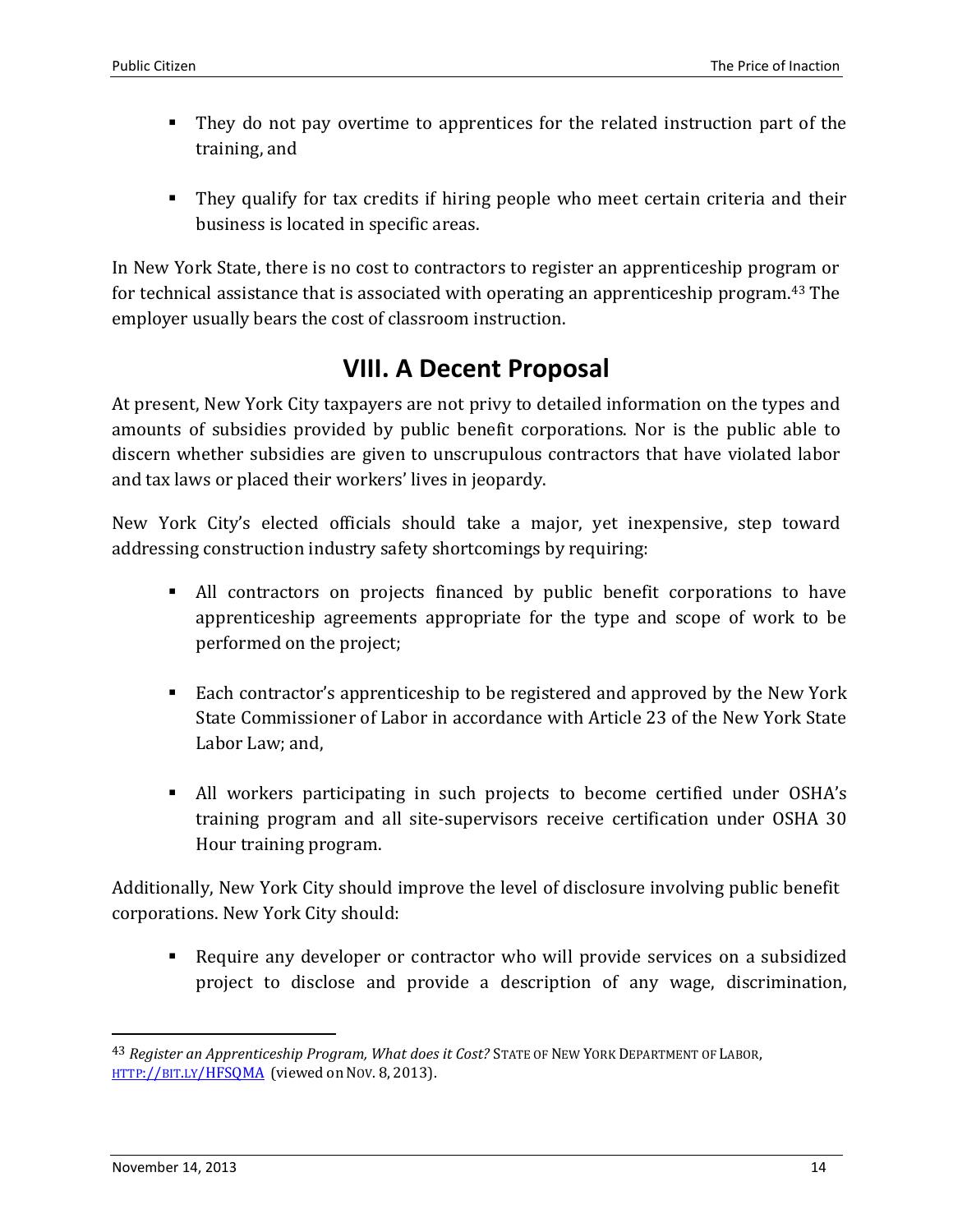unemployment, workers compensation, tax laws, environmental, health and safety violations that have been committed in the past ten years;

- Require any developer or contractor who will provide services on a subsidized project to list of any pending bankruptcy proceedings that have commenced in the last ten years; and
- Require any developer or contractor who will provide services on a subsidized project to disclose any names with which they previously conducted business, including any and all alter egos.

#### **IX. Conclusion**

<span id="page-14-0"></span>New York City should establish requirements for all employers who receive city funding. These requirements should include mandatory participation in a state-certified apprenticeship program, which would encompass a requirement to provide employees with safety and health training.

Implementing a local law to establish apprenticeship training and transparency requirements for publicly subsidized construction and development projects will not address all of the safety problems that threaten construction workers. But such a step has the potential to yield significant gains for minimal costs. Additionally, workers who are hired for publicly subsidized construction jobs would be confident that they are working for a company with demonstrated safety credentials.

New York City should adopt legislation that speaks to safety, health and apprenticeship training requirements. It's the right thing to do and will help lower New York City's fatality rates in the construction industry and create a more transparent bidding process.